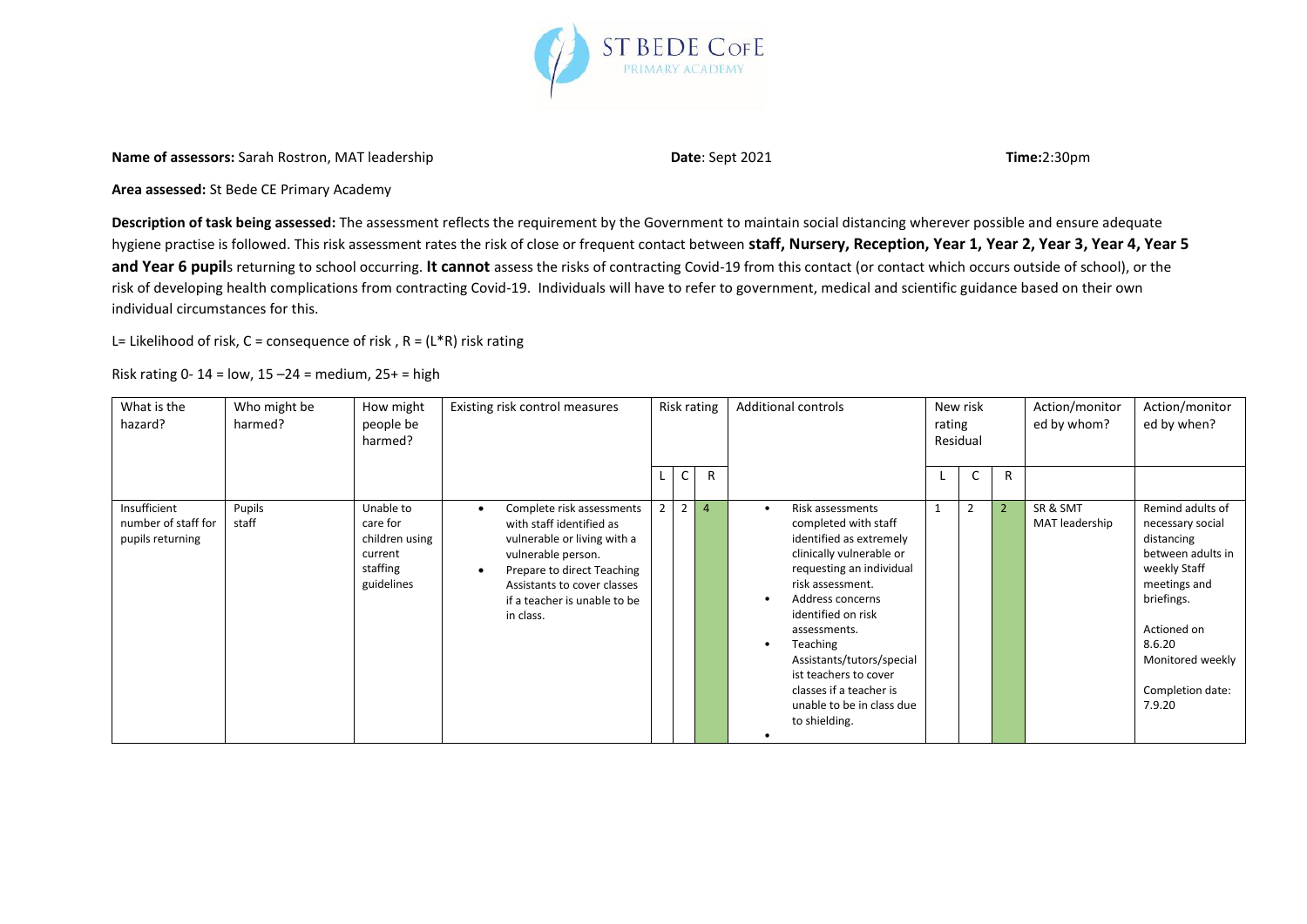

| Higher number of<br>staff and pupils on<br>site                             | Pupils<br>Staff<br>Parents | Increased<br>contact<br>within school<br>community<br>between<br>children and<br>also staff | $\bullet$<br>$\bullet$<br>$\bullet$<br>$\bullet$<br>$\bullet$<br>$\bullet$<br>$\bullet$<br>$\bullet$ | Assessed number of pupils<br>and staff who are safe to<br>return due to health.<br>Assessed number of<br>rooms available and how<br>many pupils can be in each<br>room according to 2m<br>distance/age of children<br>ability to socially distance<br>Full time places available<br>for key worker and<br>vulnerable children<br>Part time places available<br>for children in N, Rec, Y1, y6<br>Pupils to be grouped into<br>Year group or<br>Keyworker/vulnerable<br>pupil class bubbles<br>Each class bubble will<br>avoid contacts outside of<br>their group<br>Each class bubble will use<br>designated classroom and<br>toilet facilities only<br>Each class bubble will be<br>allocated the same staff<br>each day<br>Share guidance with staff<br>via risk assessment and<br>staff guidance sheet for<br>Tier 3 & 4 staff. | 5 <sub>1</sub> | $\overline{4}$ | 20 | All pupils and staff to<br>$\bullet$<br>return to school site on<br>a full time basis.<br>Staff should keep 2m<br>physical distance when<br>possible inside<br>communal areas.<br>Pastoral/CP/SEND/Atten<br>dance team to complete<br>risk assessments for<br>pupils who are<br>considered to be of<br>vulnerable health or<br>living with someone<br>who is of vulnerable<br>health.<br>Staff to face wear masks<br>in all indoor communal<br>areas (Masks should be<br>snug fitting and 3 layers<br>of material, covering<br>both nose and mouth as<br>recommended by SAGE)<br>Staff to wear face masks<br>in offices where 2m<br>distance cannot be<br>maintained from other<br>staff members (Masks<br>should be snug fitting<br>and 3 layers of material,<br>covering both nose and<br>mouth as recommended<br>by SAGE) | 4              | $\overline{4}$ | 16           | SR & SMT<br>MAT leadership<br>Pastoral/Attendan<br>ce/SEND/CP team | Actioned on<br>8.6.20<br>Monitored weekly<br>Completion date:<br>14.9.20<br>Updated:<br>5.1.21<br>Updated:<br>23.2.21 |
|-----------------------------------------------------------------------------|----------------------------|---------------------------------------------------------------------------------------------|------------------------------------------------------------------------------------------------------|------------------------------------------------------------------------------------------------------------------------------------------------------------------------------------------------------------------------------------------------------------------------------------------------------------------------------------------------------------------------------------------------------------------------------------------------------------------------------------------------------------------------------------------------------------------------------------------------------------------------------------------------------------------------------------------------------------------------------------------------------------------------------------------------------------------------------------|----------------|----------------|----|------------------------------------------------------------------------------------------------------------------------------------------------------------------------------------------------------------------------------------------------------------------------------------------------------------------------------------------------------------------------------------------------------------------------------------------------------------------------------------------------------------------------------------------------------------------------------------------------------------------------------------------------------------------------------------------------------------------------------------------------------------------------------------------------------------------------------|----------------|----------------|--------------|--------------------------------------------------------------------|-----------------------------------------------------------------------------------------------------------------------|
|                                                                             |                            |                                                                                             |                                                                                                      |                                                                                                                                                                                                                                                                                                                                                                                                                                                                                                                                                                                                                                                                                                                                                                                                                                    |                |                |    | Staff can complete PPA<br>time at home.                                                                                                                                                                                                                                                                                                                                                                                                                                                                                                                                                                                                                                                                                                                                                                                      |                |                |              |                                                                    |                                                                                                                       |
| Supporting new<br>staff, trainee<br>teachers who will<br>be new to the site | Staff<br>Pupils            | New staff<br>may not be<br>aware of<br>safety<br>measure put<br>in place due<br>to COVID.   | $\bullet$<br>$\bullet$                                                                               | During Summer 2020 no<br>new staff to start<br>employment and no<br>students on site.<br>Staff new to employment<br>for September complete a<br>school visit alongside an                                                                                                                                                                                                                                                                                                                                                                                                                                                                                                                                                                                                                                                          | 3 <sup>7</sup> | $\overline{4}$ | 12 | New staff/trainee teachers must<br>complete COVID induction:<br>read the school's risk<br>$\bullet$<br>assessment                                                                                                                                                                                                                                                                                                                                                                                                                                                                                                                                                                                                                                                                                                            | $\overline{2}$ | 3              | $\mathbf{R}$ | <b>SMT</b><br>Senior Staff                                         | Actioned on<br>7.9.20<br>Monitored weekly<br>Completion date:<br>7.9.20                                               |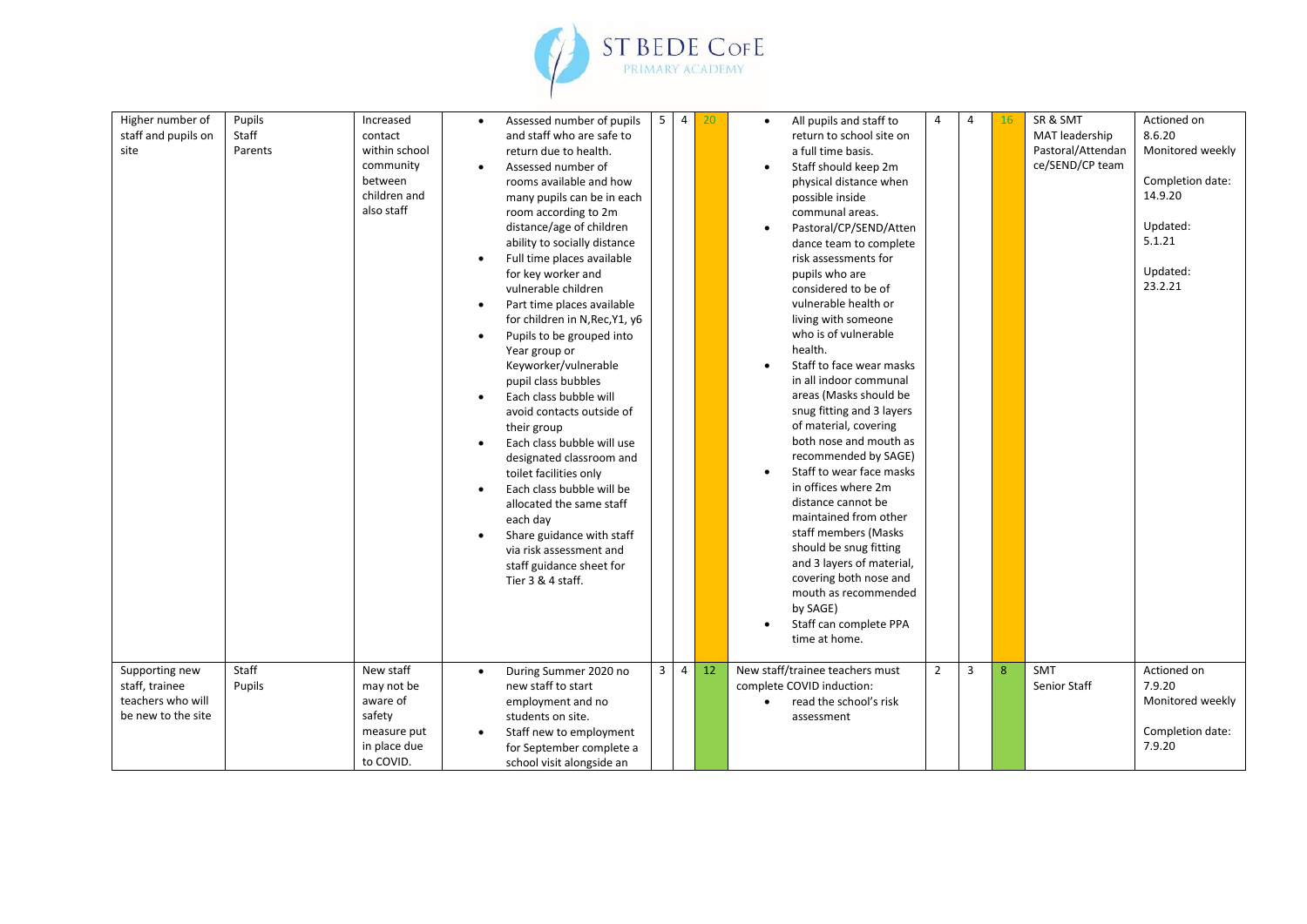

|                                            |                            |                                                                                                                                                           | experienced member of<br>staff and complete all<br>COVID checks.                                                                                                                                                                                                                                                                                                                                                                                                                                                                                                                                                                           |                                  |    |                                                  |                                                                                                                                                                                                                                                                                                                                                                                                                                                                    |                |                |                 |                            |                                                                                                                    |
|--------------------------------------------|----------------------------|-----------------------------------------------------------------------------------------------------------------------------------------------------------|--------------------------------------------------------------------------------------------------------------------------------------------------------------------------------------------------------------------------------------------------------------------------------------------------------------------------------------------------------------------------------------------------------------------------------------------------------------------------------------------------------------------------------------------------------------------------------------------------------------------------------------------|----------------------------------|----|--------------------------------------------------|--------------------------------------------------------------------------------------------------------------------------------------------------------------------------------------------------------------------------------------------------------------------------------------------------------------------------------------------------------------------------------------------------------------------------------------------------------------------|----------------|----------------|-----------------|----------------------------|--------------------------------------------------------------------------------------------------------------------|
| Supporting pupils<br>with complex<br>needs | Pupils<br>staff            | Difficult to<br>maintain<br>social<br>distance<br>within school<br>community.<br>Pupils and<br>staff could<br>get hurt by<br>pupils with<br>high anxiety. | SENDCO has completed<br>$\bullet$<br>risk assessments and spoke<br>with parents<br>One to one Support if<br>staffing ratios allow<br>Tailored curriculum and<br>timetable<br>Re-assess risk assessments<br>$-$ Is it suitable for pupils<br>with complex needs to<br>return during a period of<br>change?<br>SEND pupils invited back<br>on a part time basis to re-<br>establish routines.                                                                                                                                                                                                                                                | $\overline{4}$<br>$\overline{4}$ | 16 | $\bullet$<br>$\bullet$<br>$\bullet$              | Use of PPE if<br>appropriate.<br>Staff have access to<br>online training on how<br>to wear and dispose of<br>PPE.<br>Pupils with complex<br>needs to visit school site<br>prior to start date to see<br>set up and how we<br>follow safety rules.                                                                                                                                                                                                                  | 3              | $\overline{4}$ | 12 <sup>2</sup> | CA, JD, SR                 | Actioned on<br>22.5.20<br>Monitored weekly<br>Completion date:<br>9.9.20<br>Updated:<br>23.2.21                    |
| Drop off and pick<br>up times              | Pupils<br>Staff<br>Parents | Difficult to<br>maintain<br>social<br>distancing<br>amongst<br>school<br>community                                                                        | Use varied exits and<br>$\bullet$<br>entrances for year group<br>pupils.<br>Open early to support<br>staggered entry and exit<br>Parents maintain 2m<br>$\bullet$<br>distance<br>Staggered drop off and<br>$\bullet$<br>pick up times<br>Use a greater number of<br>$\bullet$<br>entrances and exits<br>All entry and exit points<br>$\bullet$<br>shared via email, twitter<br>and website to parents,<br>pupils and staff.<br>Ask that only 1 parent<br>$\bullet$<br>drops of their children.<br>Mark 2m distance on<br>$\bullet$<br>fences for parents to<br>follow<br>Use of PPE for staff taking<br>children in from<br>parents/carers | 5 <sup>1</sup><br>$\overline{4}$ | 20 | $\bullet$<br>$\bullet$<br>$\bullet$<br>$\bullet$ | Meet the teacher videos<br>for families to show new<br>entrances and exits that<br>will be used in<br>September.<br>Parents to start free-<br>flow drop offs at 8.45-<br>9am<br>Class teachers to leave<br>classroom doors open<br>for children to come in<br>without assistance from<br>an adult.<br>Parents to pick up from<br>at 3.15 from classroom<br>doors.<br>Communication to<br>reinforce the<br>importance that:<br>parents do not enter the<br>building | $\overline{3}$ | $\overline{4}$ | 12              | SR & SMT<br>MAT leadership | Actioned on<br>7.9.20<br>Monitored weekly<br>Completion date:<br>9.9.20<br>Updated<br>4.1.21<br>Updated<br>23.2.21 |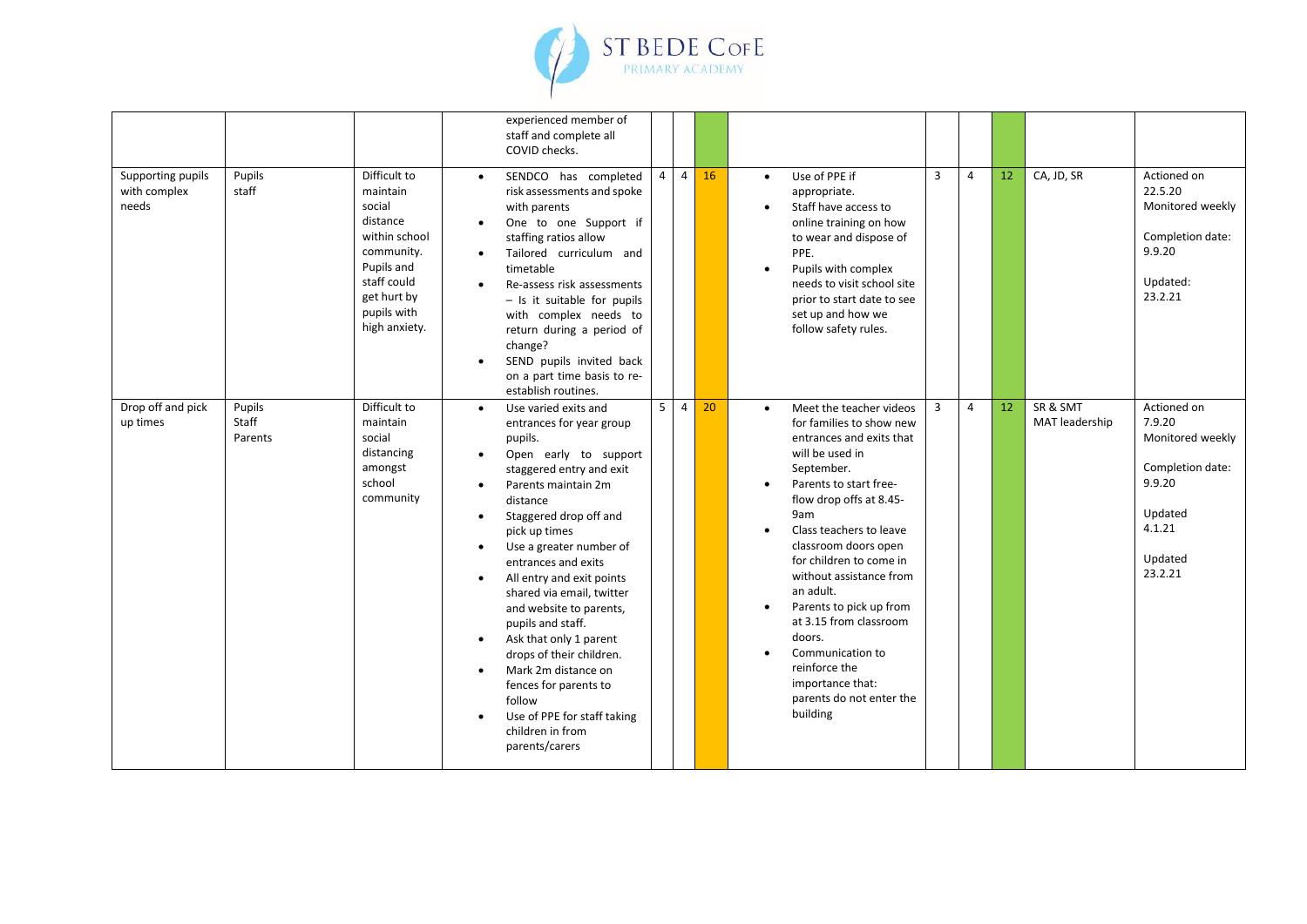

| Visitors to school                                                                                     | Pupils<br>Staff<br>Parents<br>Contractors<br>Other school services | Difficult to<br>maintain<br>social<br>distancing<br>amongst<br>school<br>community | $\bullet$<br>$\bullet$<br>$\bullet$<br>$\bullet$                                        | No parents on site. Phone<br>call/video<br>conference/email only<br>Only essential contractors<br>on site<br>Contractors sign<br>disclaimer declaring no<br>symptoms<br>Contractor greeted by<br>staff member who ensures<br>when they sign in, they<br>also sanitise hands<br>Contractor reminded to<br>only work in agreed areas<br>Contracting companies to<br>up<br>own<br>risk<br>set<br>assessments and share<br>with<br><b>Facilities</b><br>Management at St Bede. | $\mathbf{3}$ | $\overline{4}$ | 12 | $\bullet$ | Parents collecting a child<br>who is unwell will<br>receive a phone call and<br>will be asked to collect<br>the child from the main<br>entrance gate at the<br>school reception<br>Visitors to face wear<br>masks in all indoor<br>communal areas (Masks<br>should be snug fitting<br>and 3 layers of material,<br>covering both nose and<br>mouth as recommended<br>by SAGE)<br>Essential visitors must<br>read COVID guidance<br>before entering the<br>building and must sign<br>disclaimer.<br>Meetings with parents<br>(in the first instance) to<br>to be held over the<br>phone or via video call.<br>Contracting companies<br>to set up own risk<br>assessments and share<br>with Facilities<br>Management at St Bede. | $\overline{2}$ | $\overline{4}$ | 8  | SR & SMT<br>MAT leadership                                                  | Monitored weekly<br>Completion date:<br>All controls in<br>place from 7.9.20<br>NHS APP Track<br>and Trace OR<br>code poster on<br>display in<br>Reception for<br>visitors to scan if<br>they have the<br>APP. 05/10/20 |
|--------------------------------------------------------------------------------------------------------|--------------------------------------------------------------------|------------------------------------------------------------------------------------|-----------------------------------------------------------------------------------------|----------------------------------------------------------------------------------------------------------------------------------------------------------------------------------------------------------------------------------------------------------------------------------------------------------------------------------------------------------------------------------------------------------------------------------------------------------------------------|--------------|----------------|----|-----------|--------------------------------------------------------------------------------------------------------------------------------------------------------------------------------------------------------------------------------------------------------------------------------------------------------------------------------------------------------------------------------------------------------------------------------------------------------------------------------------------------------------------------------------------------------------------------------------------------------------------------------------------------------------------------------------------------------------------------------|----------------|----------------|----|-----------------------------------------------------------------------------|-------------------------------------------------------------------------------------------------------------------------------------------------------------------------------------------------------------------------|
|                                                                                                        |                                                                    |                                                                                    |                                                                                         |                                                                                                                                                                                                                                                                                                                                                                                                                                                                            |              |                |    |           |                                                                                                                                                                                                                                                                                                                                                                                                                                                                                                                                                                                                                                                                                                                                |                |                |    |                                                                             |                                                                                                                                                                                                                         |
| Large numbers of<br>staff and pupils on<br>the yard and in the<br>hall during break<br>and lunch times | Pupils<br>Staff                                                    | Difficult to<br>maintain<br>social<br>distancing<br>amongst<br>school<br>community | $\bullet$<br>$\bullet$<br>$\bullet$<br>$\bullet$<br>$\bullet$<br>$\bullet$<br>$\bullet$ | Staggered break and<br>lunchtimes<br>Children eat in hall<br>maintaining 2m distance<br>Use of all yards to support<br>social distancing<br>Staggered break and<br>lunchtimes<br>Designated play areas for<br>groups of children<br>Separate risk assessment<br>for kitchen staff. Created                                                                                                                                                                                 | 6            | $\overline{4}$ | 24 | $\bullet$ | Each table will be<br>sanitised before next<br>year group use it.<br>One ways system in hall<br>to limit crossover of<br>bubbles.<br>Staggered break and<br>lunchtimes<br>Designated play areas<br>for groups of children                                                                                                                                                                                                                                                                                                                                                                                                                                                                                                      | 3              | $\overline{4}$ | 12 | MP & Kitchen<br>staff<br>NT Lunchtime<br>lead<br>SR & SMT<br>MAT leadership | Actioned on<br>7.9.20<br>Monitored weekly<br>Additional<br>Controls:<br>2m distance tape<br>placed in front of<br>serving area.                                                                                         |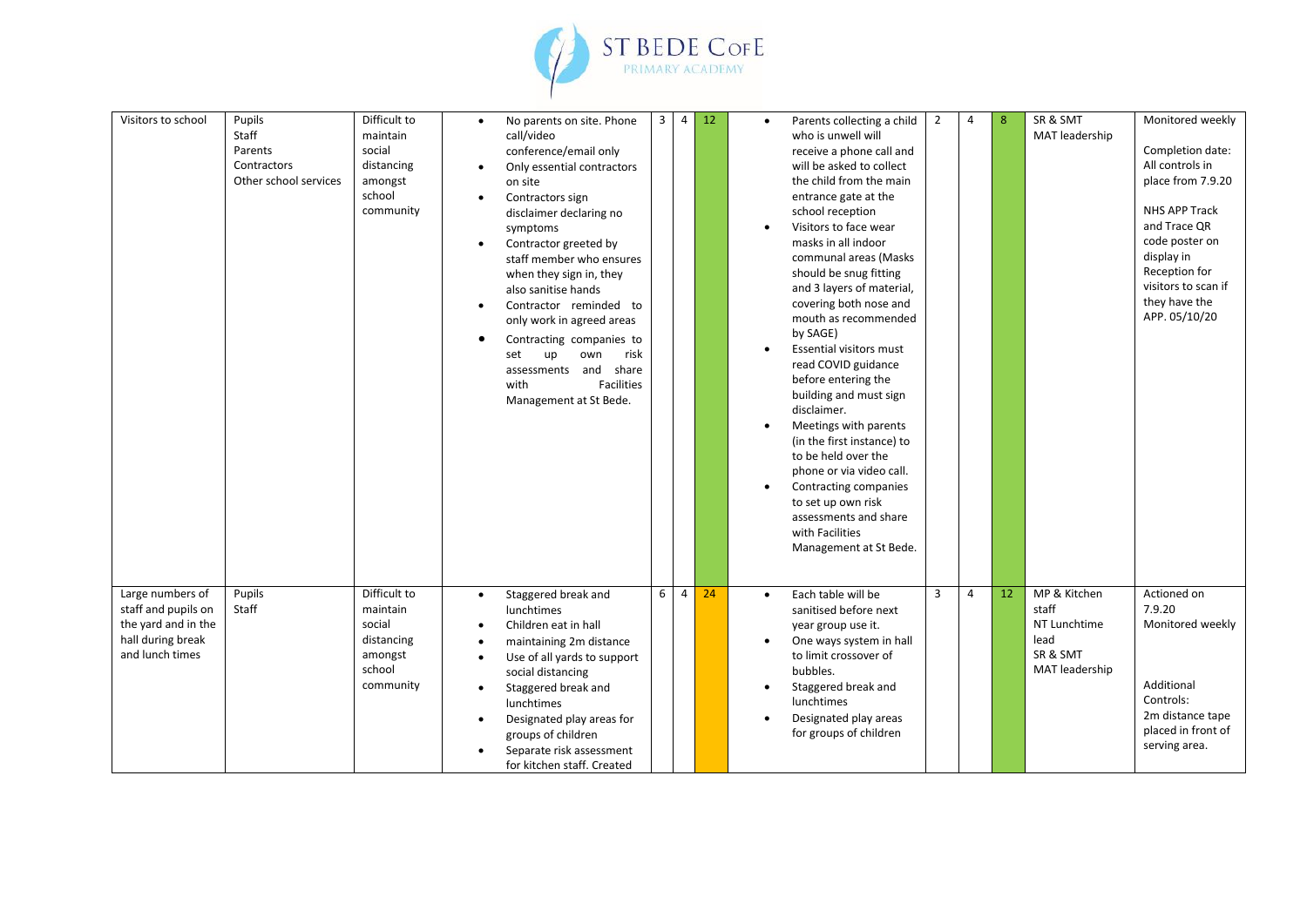

|                                                      |                 |                                                                                    |                                     | by Catering Manager and<br>shared with St Bede<br>Management Team.                                                                                                                                                                                                |                     |                      |          |           |                                                                                                                                                                                                                                                                                                                                                                                                                                                                              |                     |                |    |           | Extra clearing<br>stations set up for<br>pupils.<br>Completion date:<br>16.9.20<br>Bins placed at end<br>of each table so<br>no crossing<br>bubbles 05/10/20<br><b>Updated 23.2.21</b> |
|------------------------------------------------------|-----------------|------------------------------------------------------------------------------------|-------------------------------------|-------------------------------------------------------------------------------------------------------------------------------------------------------------------------------------------------------------------------------------------------------------------|---------------------|----------------------|----------|-----------|------------------------------------------------------------------------------------------------------------------------------------------------------------------------------------------------------------------------------------------------------------------------------------------------------------------------------------------------------------------------------------------------------------------------------------------------------------------------------|---------------------|----------------|----|-----------|----------------------------------------------------------------------------------------------------------------------------------------------------------------------------------------|
| Supporting social<br>distancing in the<br>classroom. | Pupils<br>Staff | Difficult to<br>maintain<br>social<br>distancing<br>amongst<br>school<br>community | $\bullet$<br>$\bullet$              | Desks in classrooms<br>currently in use, placed at<br>2m distance from Y1-6-.<br>Staff educate pupils about<br>social distancing and what<br>2m distance looks like.                                                                                              | $\overline{3}$<br>6 | $5\overline{5}$<br>5 | 15<br>30 | $\bullet$ | Staff should maintain<br>physical distancing with<br>other members of staff.<br>Staff also have the<br>option of wearing face<br>masks in classrooms.<br>If staff cannot maintain<br>2m distance from other<br>staff members they<br>should wear a facemask<br>in the classroom                                                                                                                                                                                              | $\overline{2}$<br>6 | 5<br>5         | 30 | All staff | Actioned wb:<br>7.9.20<br>Monitored daily<br>Completion date:<br>9.9.20<br>Updated<br>4.1.21<br>Updated<br>23.2.21                                                                     |
| Supporting social<br>distancing in<br>offices.       | Pupils<br>Staff | Difficult to<br>maintain<br>social<br>distancing<br>amongst<br>school<br>community | $\bullet$<br>$\bullet$<br>$\bullet$ | No more than 2 people<br>working in an office space.<br>Rota used to ensure some<br>staff could work at home to<br>support social distancing<br>on site.<br>Posters placed on office<br>doors of suitable number<br>of staff allowed in an office<br>at one time. | $\overline{4}$      | $\overline{4}$       | 16       | $\bullet$ | Desks facing to be<br>measured to ensure 2m<br>distance<br>If possible, place desks<br>side by side<br>Desks facing at less than<br>2m distance will contain<br>a screen.<br>Posters on office doors<br>outlining maximum<br>number of staff that can<br>work in that space.<br>Staff should wear face<br>masks when 2m<br>distance cannot be<br>maintained and in<br>communal areas (Masks<br>should be snug fitting<br>and 3 layers of material,<br>covering both nose and | $\overline{3}$      | $\overline{4}$ | 12 | NG, KB    | Actioned wb:<br>25.5.20<br>Monitored daily<br>Completion date:<br>7.9.20<br>Updated<br>4.1.21<br>Updated<br>23.2.21                                                                    |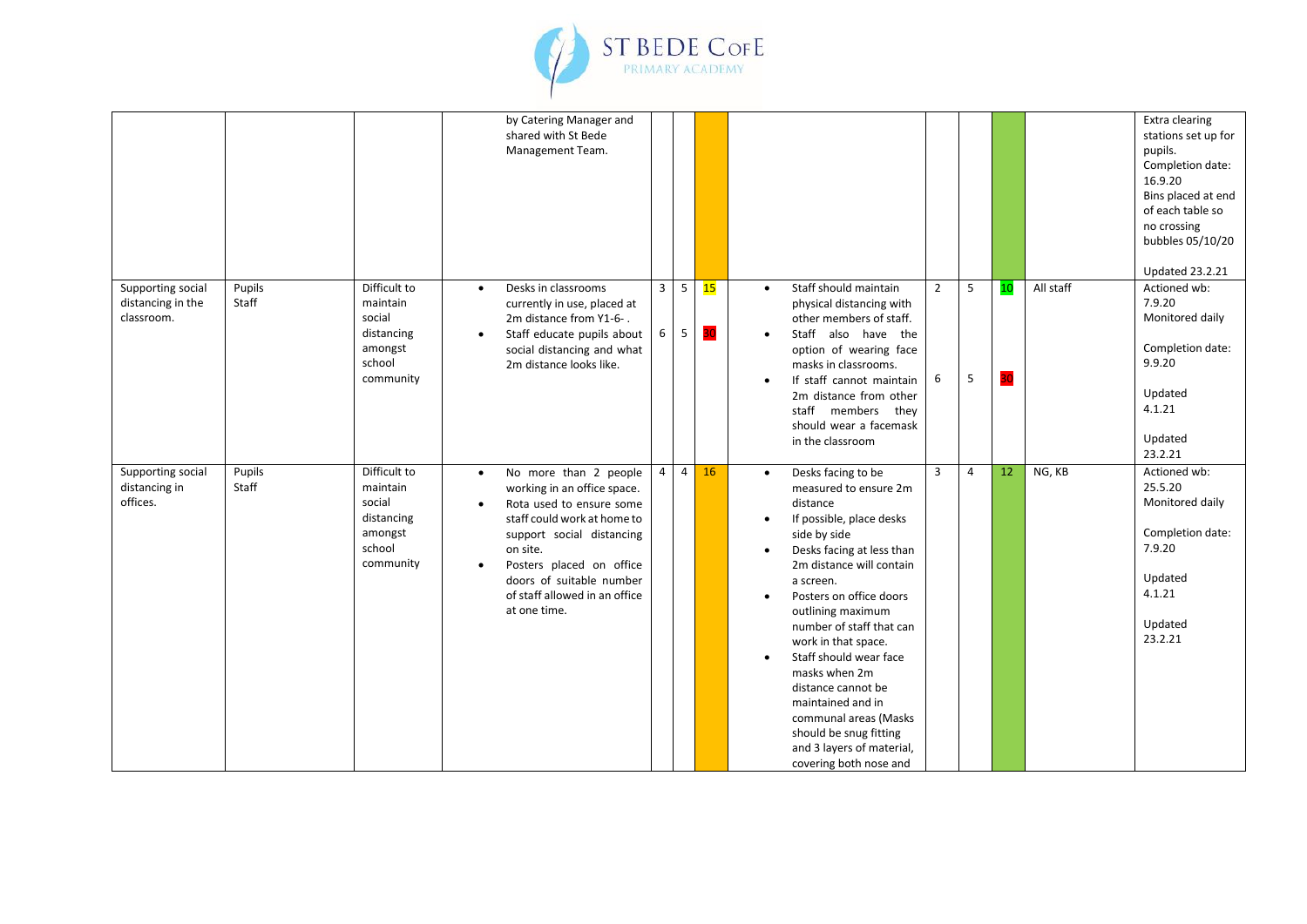

|                                                           |                 |                                                                                    |                                                                            |                                                                                                                                                                                                                                                       |                |                |    | $\bullet$                           | mouth as recommended<br>by SAGE) in offices.<br>Wipes provided to wipe<br>down work surfaces.                                                                                                                                                                                                                                                                                                                                                                                                                   |                |                |    |                      |                                                                                                                                                                                                                                                               |
|-----------------------------------------------------------|-----------------|------------------------------------------------------------------------------------|----------------------------------------------------------------------------|-------------------------------------------------------------------------------------------------------------------------------------------------------------------------------------------------------------------------------------------------------|----------------|----------------|----|-------------------------------------|-----------------------------------------------------------------------------------------------------------------------------------------------------------------------------------------------------------------------------------------------------------------------------------------------------------------------------------------------------------------------------------------------------------------------------------------------------------------------------------------------------------------|----------------|----------------|----|----------------------|---------------------------------------------------------------------------------------------------------------------------------------------------------------------------------------------------------------------------------------------------------------|
| Supporting social<br>distancing in the<br>corridors.      | Staff<br>Pupils | Difficult to<br>maintain<br>social<br>distancing<br>amongst<br>school<br>community | $\bullet$                                                                  | Small number of pupils<br>with staggered timetables<br>ensured only small number<br>of pupils are on corridor at<br>one time.                                                                                                                         | $\overline{4}$ | $\overline{4}$ | 16 | $\bullet$                           | Staff to wear face masks<br>(Masks should be snug<br>fitting and 3 layers of<br>material, covering both<br>nose and mouth as<br>recommended by SAGE)<br>in corridors.                                                                                                                                                                                                                                                                                                                                           | $\overline{3}$ | $\overline{4}$ | 12 | NG, KB               | Actioned wb:<br>25.5.20<br>Monitored weekly<br>Completion date:<br>7.9.20<br>Intervention<br>groups not to be<br>held in corridors.<br>05/10/20<br>Updated<br>4.1.21<br>Updated<br>23.2.21                                                                    |
| Supporting social<br>distancing in the<br>Hall for dining | Pupils<br>Staff | Difficult to<br>maintain<br>social<br>distancing<br>amongst<br>school<br>community | $\bullet$<br>$\bullet$<br>$\bullet$<br>$\bullet$<br>$\bullet$<br>$\bullet$ | Staggered lunchtimes<br>Fewer tables used in the<br>hall at 2m distance<br>Table places set for pupils<br>at 2m distance<br>Children served at tables<br>Staff clearing plates<br>Tables cleaned before next<br>group of pupils come into<br>the hall | 5 <sup>5</sup> | $\overline{4}$ | 20 | $\bullet$<br>$\bullet$<br>$\bullet$ | Staggered lunchtimes<br>Designated tables for<br>each year group bubble.<br>Tables sanitised before<br>next group of pupils<br>come into the hall<br>Pupils served hot<br>dinners at 2m distance-<br>additional tables to help<br>serving staff and pupils<br>maintain 2m distance.<br>One way system in the<br>hall to limit year group<br>cross over.<br>Staff to wear face masks<br>(Masks should be snug<br>fitting and 3 layers of<br>material, covering both<br>nose and mouth as<br>recommended by SAGE) | $\overline{4}$ | $\overline{4}$ | 16 | MP & Kitchen<br>team | Actioned on<br>8.6.20<br>Monitored weekly<br>Additional<br>Controls:<br>2m distance tape<br>placed in front of<br>serving area.<br>Extra clearing<br>stations set up for<br>pupils.<br>Completion date:<br>16.9.20<br>Updated<br>4.1.21<br>Updated<br>23.2.21 |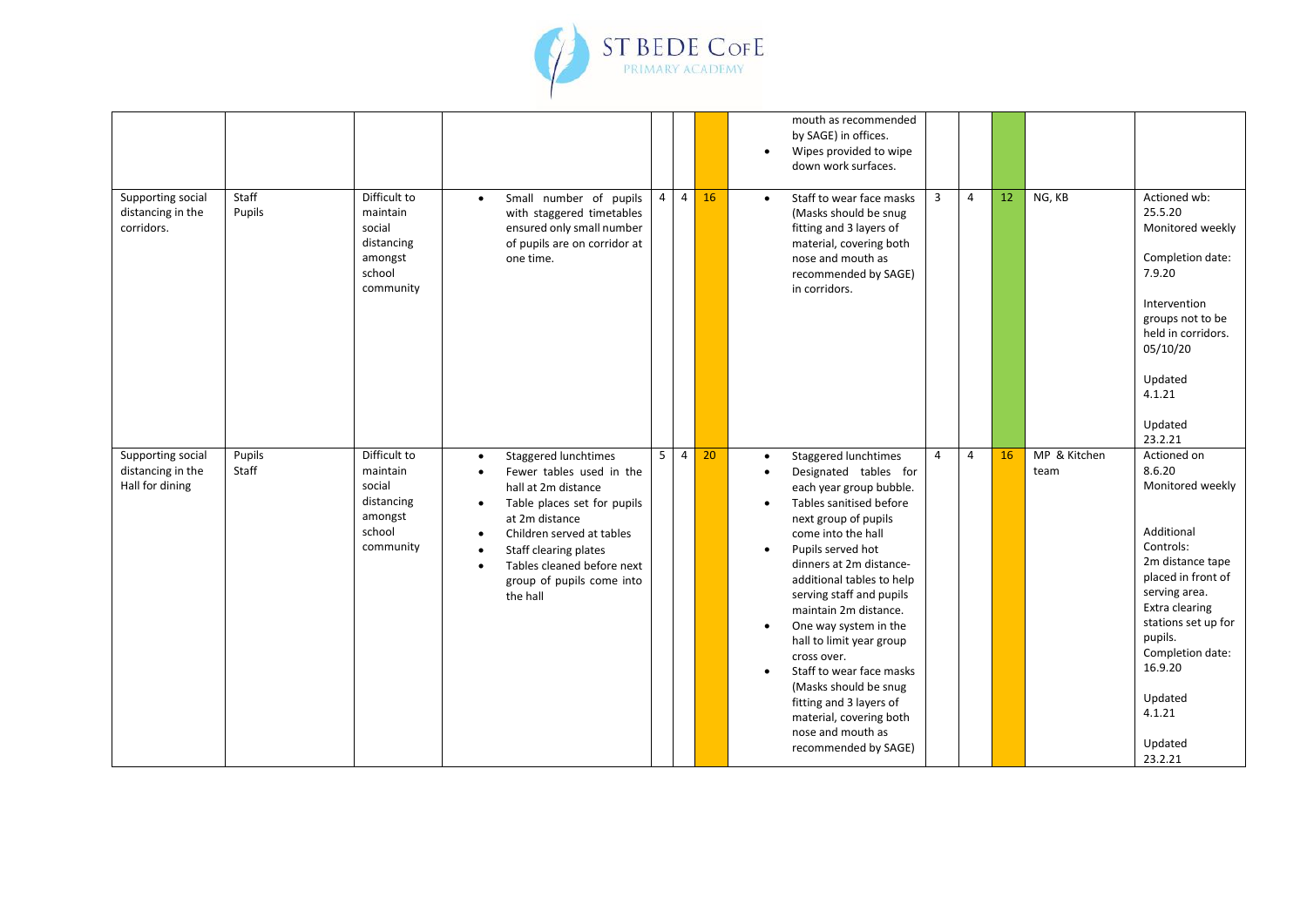

|                                                                                     |                            |                                                                                         |                                     |                                                                                                                                                                                                                                                                                                                                                                                                                                                                                       |                |                |                | in the hall during<br>lunchtimes.<br>$\bullet$                                                                                                                                                                                                                                                                                                                                                               |                |                |                |                                                              |                                                                          |
|-------------------------------------------------------------------------------------|----------------------------|-----------------------------------------------------------------------------------------|-------------------------------------|---------------------------------------------------------------------------------------------------------------------------------------------------------------------------------------------------------------------------------------------------------------------------------------------------------------------------------------------------------------------------------------------------------------------------------------------------------------------------------------|----------------|----------------|----------------|--------------------------------------------------------------------------------------------------------------------------------------------------------------------------------------------------------------------------------------------------------------------------------------------------------------------------------------------------------------------------------------------------------------|----------------|----------------|----------------|--------------------------------------------------------------|--------------------------------------------------------------------------|
| Supporting social<br>distancing when<br>holding staff<br>meetings and<br>briefings. | Staff                      | Difficult to<br>maintain<br>social<br>distancing<br>amongst staff<br>during<br>meetings | $\bullet$                           | Only 2 meetings were held<br>in the Summer term<br>Staff meetings held via<br>teams and in smaller<br>groups that can maintain<br>2m distance.                                                                                                                                                                                                                                                                                                                                        | 1              | $\overline{4}$ | $\overline{4}$ | Staff briefing to be held<br>$\bullet$<br>via teams every Friday<br>morning and recorded<br>for those who cannot<br>attend. Consent gained<br>from all staff before<br>recording.<br>Staff meetings 7 unit<br>$\bullet$<br>meetings to be held in<br>person, staff to wear<br>masks and room to be<br>ventilated.                                                                                            | 1              | $\overline{4}$ | $\overline{a}$ | SR & SMT team                                                | Actioned on<br>7.9.20<br>Monitored weekly<br>Completion date:<br>11.9.20 |
| Supporting social<br>distancing for<br>collective worship<br>and assemblies         | Pupils<br>Staff<br>Parents | Difficult to<br>maintain<br>social<br>distancing<br>amongst<br>school<br>community      | $\bullet$<br>٠                      | No assemblies held<br>One assembly a week-<br>recorded and shared via<br>the school website and<br>intranet.                                                                                                                                                                                                                                                                                                                                                                          | $1\phantom{0}$ | $\overline{4}$ | $\overline{4}$ | All assemblies/Collective worship<br>to be held in person-<br>Room to be ventilated<br>Year group bubbles to maintain<br>distance<br>Staff to wear masks when 2m<br>distance cannot be maintained.                                                                                                                                                                                                           | $\mathbf{1}$   | 4              | $\overline{4}$ | SMT team,<br><b>Teaching Staff</b><br>IT staff<br>Admin team | Actioned on<br>7.9.20<br>Monitored weekly                                |
| Keeping areas tidy,<br>clutter free, clean<br>and free of<br>infection.             | Pupils<br>Staff            | Difficult to<br>maintain<br>social<br>distancing<br>amongst<br>school<br>community      | $\bullet$<br>$\bullet$<br>$\bullet$ | Staff CPD of government<br>guidance for hygiene in<br>schools<br>Posters and checklists<br>around school to reinforce<br>hygiene procedures<br>All classes to be given a<br>'pack' of cleaning<br>resources and checklist so<br>that staff can clean before<br>lunchtime to prepare for<br>second group of part time<br>pupils.<br>Bins to be changed at<br>dinner time and at the end<br>of the day<br>Increased cleaning toilets<br>and areas frequently<br>touched during the day. | $\overline{4}$ | $\overline{4}$ | 16             | Posters and checklists<br>$\bullet$<br>school<br>around<br>to<br>reinforce<br>hygiene<br>procedures<br>All classes to be given a<br>'pack' of cleaning<br>resources and checklist<br>so that staff can clean<br>before lunchtime to<br>prepare for second<br>group of part time<br>pupils.<br>Keep windows & doors<br>open for ventilation as<br>long as this does not<br>contravene safeguarding<br>policy. | $\overline{3}$ | 4              | 12             | SR, ML, AH<br>Cleaning team                                  | Actioned on<br>8.6.20<br>Monitored daily<br>Completion date:<br>7.9.20   |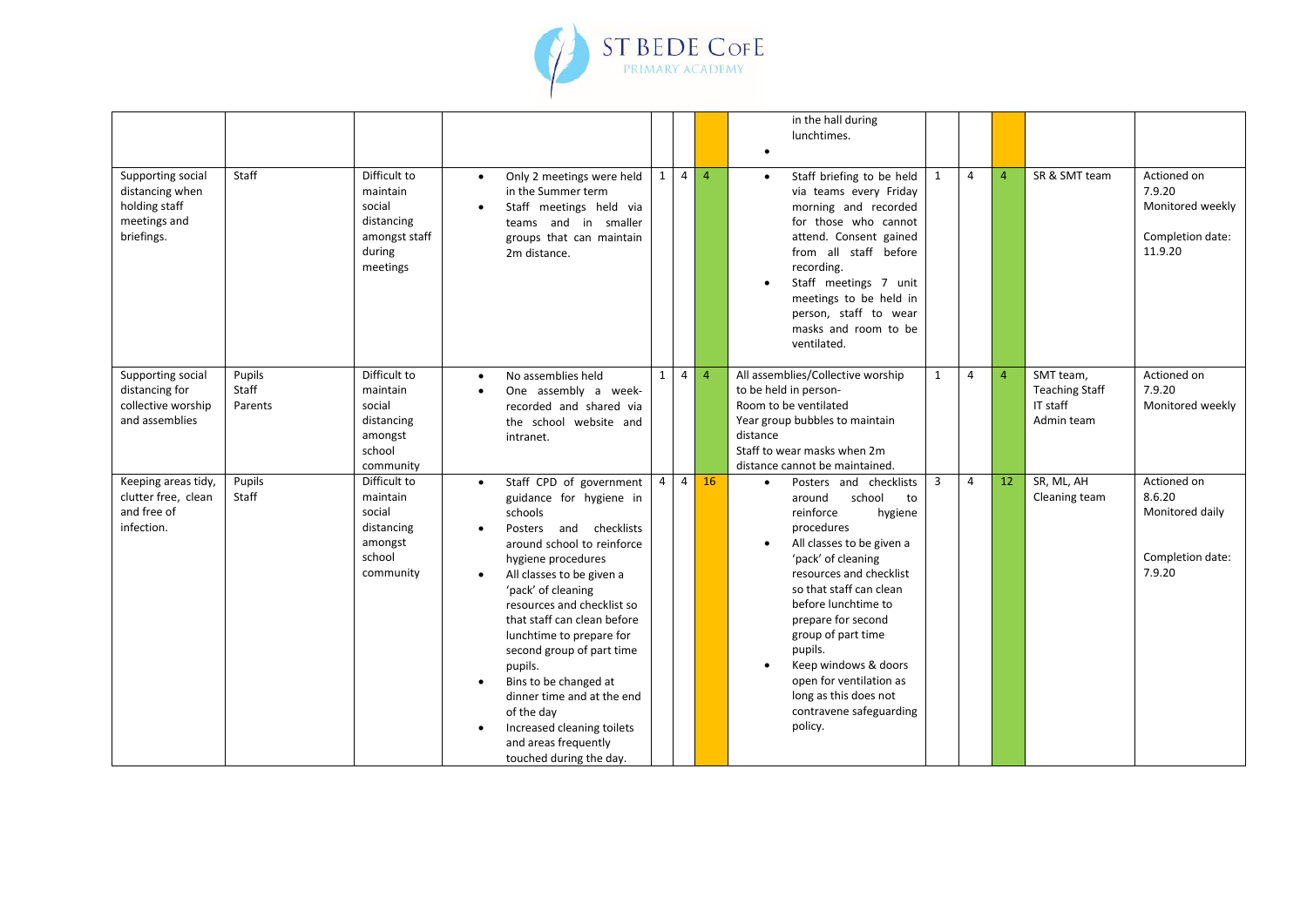

|                                                            |                 |                                                                                                       | $\bullet$                                        | Keep windows & doors<br>open for ventilation as<br>long as this does not<br>contravene safeguarding<br>policy.                                                                                                                                                                                                                                                                                                                                                                                                                                                                                                                                 |                     |                     |          |           |                                                                                                                                                                                                                                                                                                                                                                                                                                                                                                                                               |                     |                     |          |                                                                                         |                                                                                                                                                             |
|------------------------------------------------------------|-----------------|-------------------------------------------------------------------------------------------------------|--------------------------------------------------|------------------------------------------------------------------------------------------------------------------------------------------------------------------------------------------------------------------------------------------------------------------------------------------------------------------------------------------------------------------------------------------------------------------------------------------------------------------------------------------------------------------------------------------------------------------------------------------------------------------------------------------------|---------------------|---------------------|----------|-----------|-----------------------------------------------------------------------------------------------------------------------------------------------------------------------------------------------------------------------------------------------------------------------------------------------------------------------------------------------------------------------------------------------------------------------------------------------------------------------------------------------------------------------------------------------|---------------------|---------------------|----------|-----------------------------------------------------------------------------------------|-------------------------------------------------------------------------------------------------------------------------------------------------------------|
| Keeping staff room<br>areas clean and<br>free of infection | staff           | Difficult to<br>maintain<br>social<br>distancing<br>amongst<br>school<br>community                    | $\bullet$<br>$\bullet$<br>$\bullet$<br>$\bullet$ | Staff to follow hand<br>sanitising procedure<br>before entering the<br>staffroom, after eating or<br>using the toilet<br>Staff to prepare own food<br>and drinks only<br>Staff to wipe down areas<br>they have used<br>Staff to wash, dry and put<br>away anything used<br>Staff to ensure that they<br>follow the staffroom<br>checklist to main high level<br>of hygiene<br>Toilets to be cleaned<br>additionally during the<br>day.<br>Keep windows & doors<br>open for ventilation as long<br>as this does not contravene<br>safeguarding policy.<br>Hand sanitising stations at<br>all entrances and topped<br>up regularly by caretaker. |                     | $4 \mid 4$          | 16       | $\bullet$ | Posters placed around<br>room to encourage 2m<br>in<br>distance<br>the<br>staffroom.<br>Regular checks<br>that<br>cleaning equipment is<br>readily available<br>Expectations<br>shared<br>alongside checklist in<br>staff briefing (via teams)<br>Staff to wear face masks<br>(Masks should be snug<br>fitting and 3 layers of<br>material, covering both<br>nose and mouth as<br>recommended by SAGE)<br>when they are not eating<br>or drinking.<br>Hand sanitising stations<br>at all entrances and<br>topped up regularly by<br>caretaker | $\overline{3}$      | 4                   | 12       | SR, DB<br>Cleaning team                                                                 | Actioned on<br>7.9.20<br>Monitored daily<br>Completion date:<br>11.9.20<br>Updated<br>11.1.21                                                               |
| Keeping resources<br>clean                                 | Pupils<br>Staff | If item<br>contains virus<br>such as<br>COVID <sub>19</sub><br>could spread<br>amongst<br>other users | $\bullet$                                        | Children from Y1-Y6 have<br>been given their own<br>resources to use on their<br>desk.<br>Not applicable to EYFS.                                                                                                                                                                                                                                                                                                                                                                                                                                                                                                                              | $\overline{4}$<br>6 | $\overline{4}$<br>5 | 16<br>30 | $\bullet$ | Each class will be<br>provided with playtime<br>equipment that they<br>must be responsible for<br>and clean down daily<br>with provided wipes.<br><b>Musical instruments</b><br>must be cleaned after<br>use.                                                                                                                                                                                                                                                                                                                                 | $\overline{4}$<br>5 | $\overline{4}$<br>5 | 16<br>25 | SR & SMT<br>MAT leadership<br>NT Lunchtime<br>Lead<br>AL Music Lead<br>JE & DL PE leads | Actioned<br>wb: 25.5.20<br>Monitored weekly<br>Additional<br>controls:<br>Children wearing<br>PE kits all day on<br>PE days.<br>Completion date:<br>14.9.20 |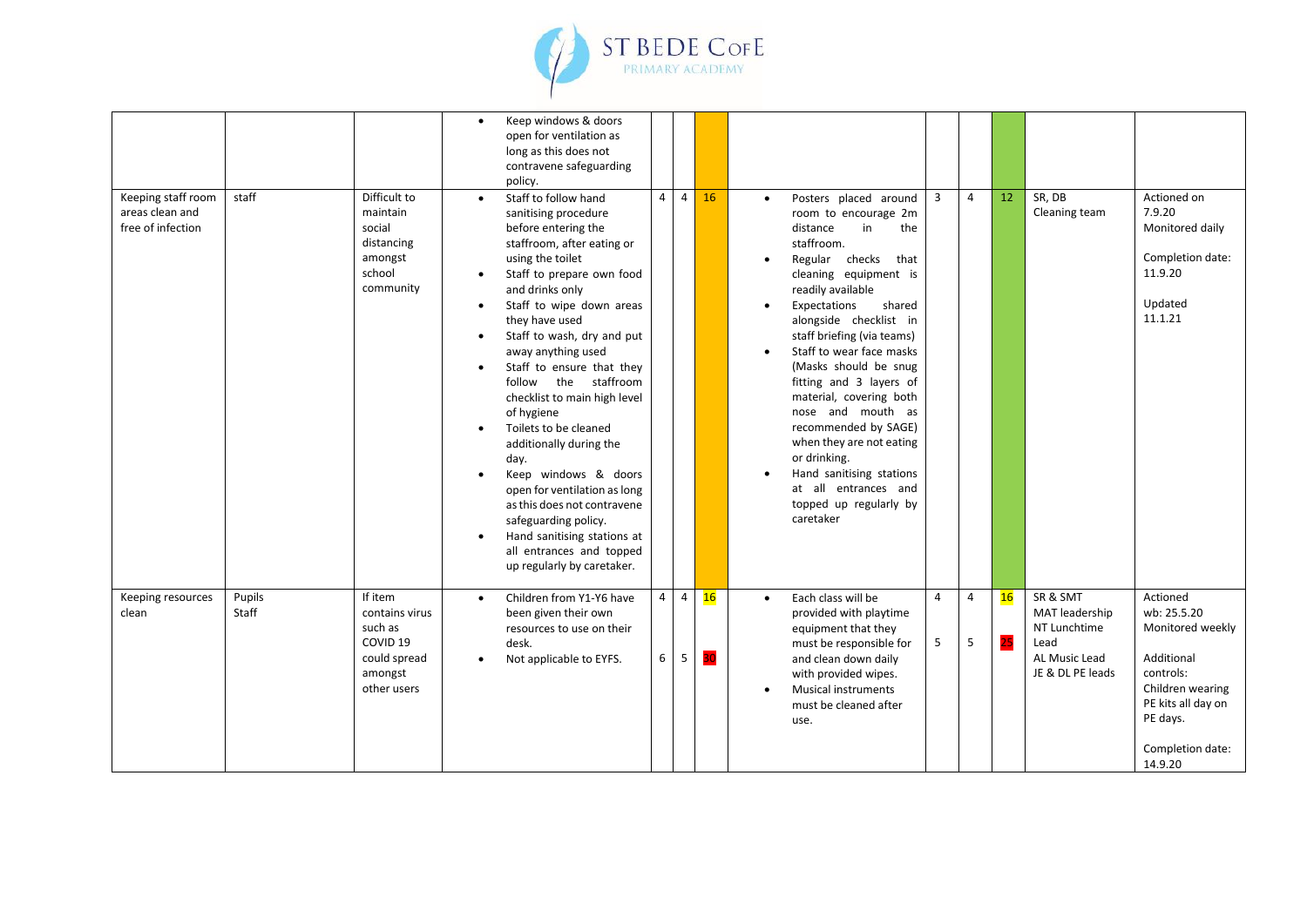

| Hand washing &<br>sanitising | Pupils<br>Staff | If person has<br>virus such as<br>COVID-19<br>could spread<br>on<br>items/people<br>the person<br>touches                                               | Pupils educated<br>about<br>$\bullet$<br>effective<br>handwashing<br>requirements<br>Posters around school<br>$\bullet$<br>reminding<br>pupils<br>of<br>of<br>importance<br>handwashing<br>Staff given guidance of key<br>points in the day when<br>pupils hand wash: on<br>entering school, after<br>break times, before eating,<br>after coughing or sneezing.<br>Soap/hand wash available<br>$\bullet$<br>at all sinks<br>PowerPoint to remind<br>$\bullet$<br>children and staff of hand<br>washing protocol on<br>returning to school. | $\overline{\mathbf{3}}$ | $\overline{3}$ | 9              | Hand sanitising units<br>$\bullet$<br>available at all key<br>entrances.<br>PowerPoint to remind<br>children and staff of<br>hand washing protocol<br>on returning to school.    | $\overline{2}$ | 3              | 6  | SR & SMT<br>MAT leadership | Actioned<br>wb: 25.5.20<br>Monitored weekly<br>Completion date:<br>9.9.20 |
|------------------------------|-----------------|---------------------------------------------------------------------------------------------------------------------------------------------------------|---------------------------------------------------------------------------------------------------------------------------------------------------------------------------------------------------------------------------------------------------------------------------------------------------------------------------------------------------------------------------------------------------------------------------------------------------------------------------------------------------------------------------------------------|-------------------------|----------------|----------------|----------------------------------------------------------------------------------------------------------------------------------------------------------------------------------|----------------|----------------|----|----------------------------|---------------------------------------------------------------------------|
| Respiratory<br>Hygiene       | Pupils<br>Staff | If person has<br>virus such as<br>COVID-19<br>could spread<br>on<br>items/people<br>the person<br>touches or if<br>social<br>distancing<br>not possible | of<br>Children reminded<br>$\bullet$<br>appropriate<br>hygiene<br>measures:<br>Coughing into arm<br>$\bullet$<br>Using a tissue once when<br>$\bullet$<br>blowing nose or sneezing.<br>Catch it, bin it, kill it<br>Tissues purchased for each<br>classroom<br>Power Point to remind<br>children and staff<br>of<br>hygiene protocol<br>on<br>returning to school.                                                                                                                                                                          | $\overline{3}$          | $\overline{3}$ | $\overline{9}$ | <b>Additional Tissues</b><br>$\bullet$<br>purchased for each<br>classroom<br>Power Point to remind<br>again children and staff<br>of hygiene protocol on<br>returning to school. | $\overline{2}$ | $\overline{3}$ | 6  | SR & SMT<br>MAT leadership | Actioned<br>wb: 25.5.20<br>Monitored weekly<br>Completion date:<br>7.9.20 |
| Intimate care for<br>pupils. | Pupils<br>Staff | If person has<br>virus such as<br>COVID-19<br>could spread<br>on<br>items/people<br>the person<br>touches<br>(including                                 | Intimate care policy<br>$\bullet$<br>PPE bought to reduce risk<br>$\bullet$<br>to staff and pupils when<br>changing pupils.                                                                                                                                                                                                                                                                                                                                                                                                                 | $\overline{3}$          | $\overline{4}$ | 12             | Ensure PPE replenished<br>$\bullet$<br>regularly.                                                                                                                                | 3              | 4              | 12 | SR & SMT<br>MAT leadership | Actioned on<br>8.6.20<br>Monitored daily                                  |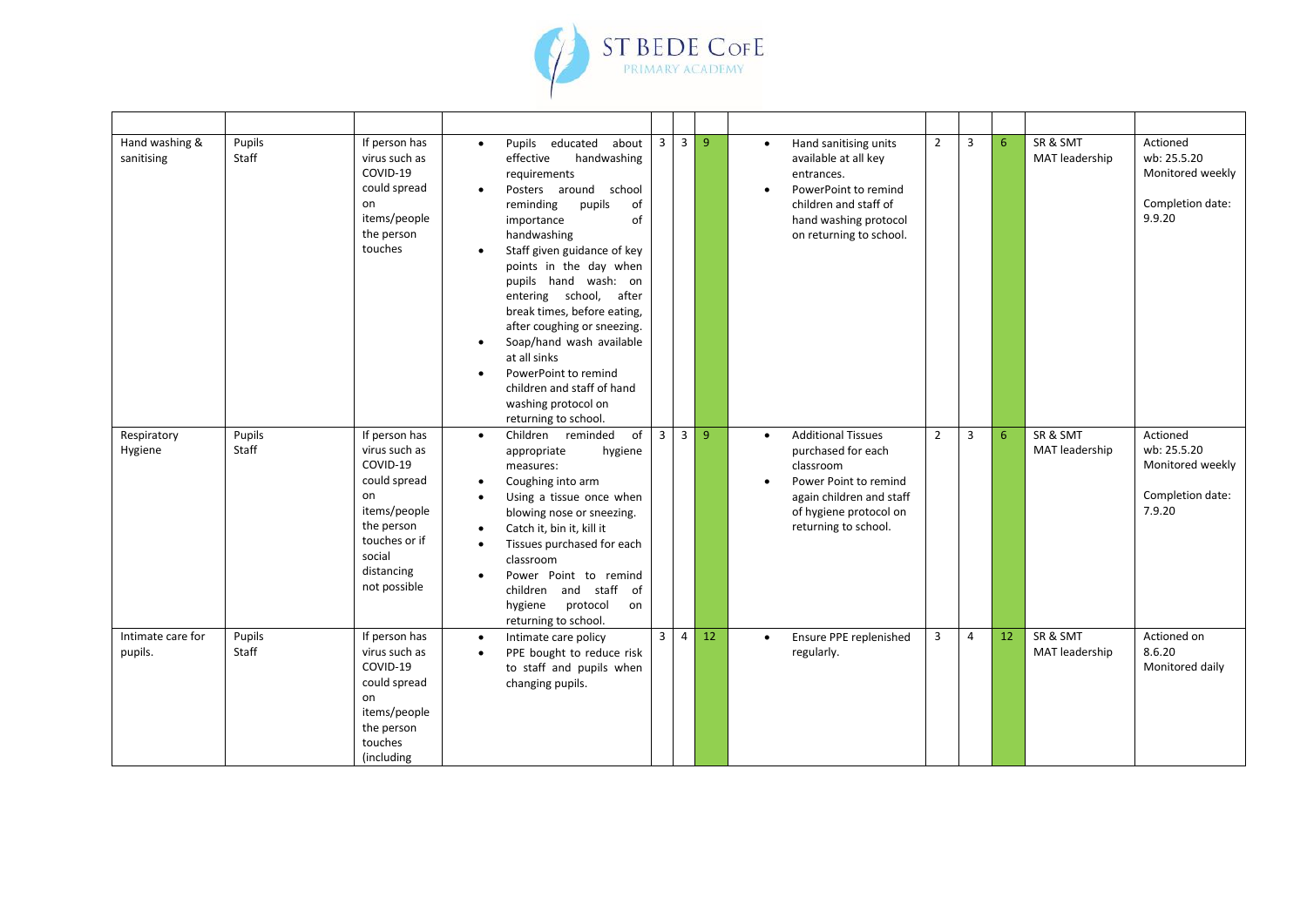

| First Aid for staff<br>and pupils.                        | Pupils<br>Staff            | faecal to oral<br>transfer) or if<br>social<br>distancing<br>not possible<br>If person has<br>virus such as<br>COVID-19<br>could spread<br>on<br>items/people<br>the person<br>touches or if<br>social<br>distancing<br>not possible | <b>First Aid Policy</b><br>$\bullet$<br>PPE bought to reduce risk<br>$\bullet$<br>to staff and pupils when<br>administering first aid.                                                                                                                                                                                                                                                                                                                                                                                                                                                                                                                                                                                                                                    | $\overline{3}$      | $\overline{4}$ | 12 | Ensure PPE replenished<br>$\bullet$<br>regularly.                                                                                                                                                                                                                                                                                                                                                                                                                                                                                                                           | $\overline{3}$ | $\overline{4}$ | 12 | SR & SMT<br>MAT leadership | Actioned on<br>8.6.20<br>Monitored daily |
|-----------------------------------------------------------|----------------------------|--------------------------------------------------------------------------------------------------------------------------------------------------------------------------------------------------------------------------------------|---------------------------------------------------------------------------------------------------------------------------------------------------------------------------------------------------------------------------------------------------------------------------------------------------------------------------------------------------------------------------------------------------------------------------------------------------------------------------------------------------------------------------------------------------------------------------------------------------------------------------------------------------------------------------------------------------------------------------------------------------------------------------|---------------------|----------------|----|-----------------------------------------------------------------------------------------------------------------------------------------------------------------------------------------------------------------------------------------------------------------------------------------------------------------------------------------------------------------------------------------------------------------------------------------------------------------------------------------------------------------------------------------------------------------------------|----------------|----------------|----|----------------------------|------------------------------------------|
| Supporting staff<br>and pupils<br>displaying<br>symptoms. | Pupils<br>Staff<br>Parents | If person has<br>virus such as<br>COVID-19<br>could spread<br>on<br>items/people<br>the person<br>touches or if<br>social<br>distancing<br>not possible                                                                              | Assess if pupil or staff<br>$\bullet$<br>member is displaying<br>symptoms.<br>Ask staff member to go<br>$\bullet$<br>home and follow<br>government guidance-7<br>day self-isolation/14 days<br>family isolation.<br>Phone pupil's family and<br>$\bullet$<br>ask them to pick up child<br>and follow Government<br>guidance 14 days family<br>isolation.<br>If Covid 19 confirmed via<br>$\bullet$<br>testing, inform RIDDOR<br>Designate 'Parent Meeting<br>$\bullet$<br>Room' to be used as an<br>'exit' space.<br>Pack of resources stored<br>$\bullet$<br>here for PPE for staff<br>sitting with pupils and for<br>immediate cleaning after<br>pupil/staff member has<br>left.<br>Pass on key information on<br>how to access testing and<br>ask staff member/parents | $\overline{2}$<br>5 |                | 10 | Continue to monitor and<br>$\bullet$<br>update dependent on<br>WHO, PHA &<br>Government<br>recommendations<br>Ask staff member to go<br>$\bullet$<br>home and follow<br>government guidance-<br>10 day self-isolation.<br>If a child/staff member<br>$\bullet$<br>tests positive for COVID-<br>bubble to remain open.<br>If more than 10% of<br>class bubble tests<br>positive, inform PHE and<br>put in place additional<br>measures.<br>Inform cleaners of<br>$\bullet$<br>classrooms where there<br>has been a positive case<br>to ensure extra cleaning<br>takes place. |                | n              | 10 | SR & SMT<br>MAT leadership | Actioned on<br>8.6.20<br>Monitored daily |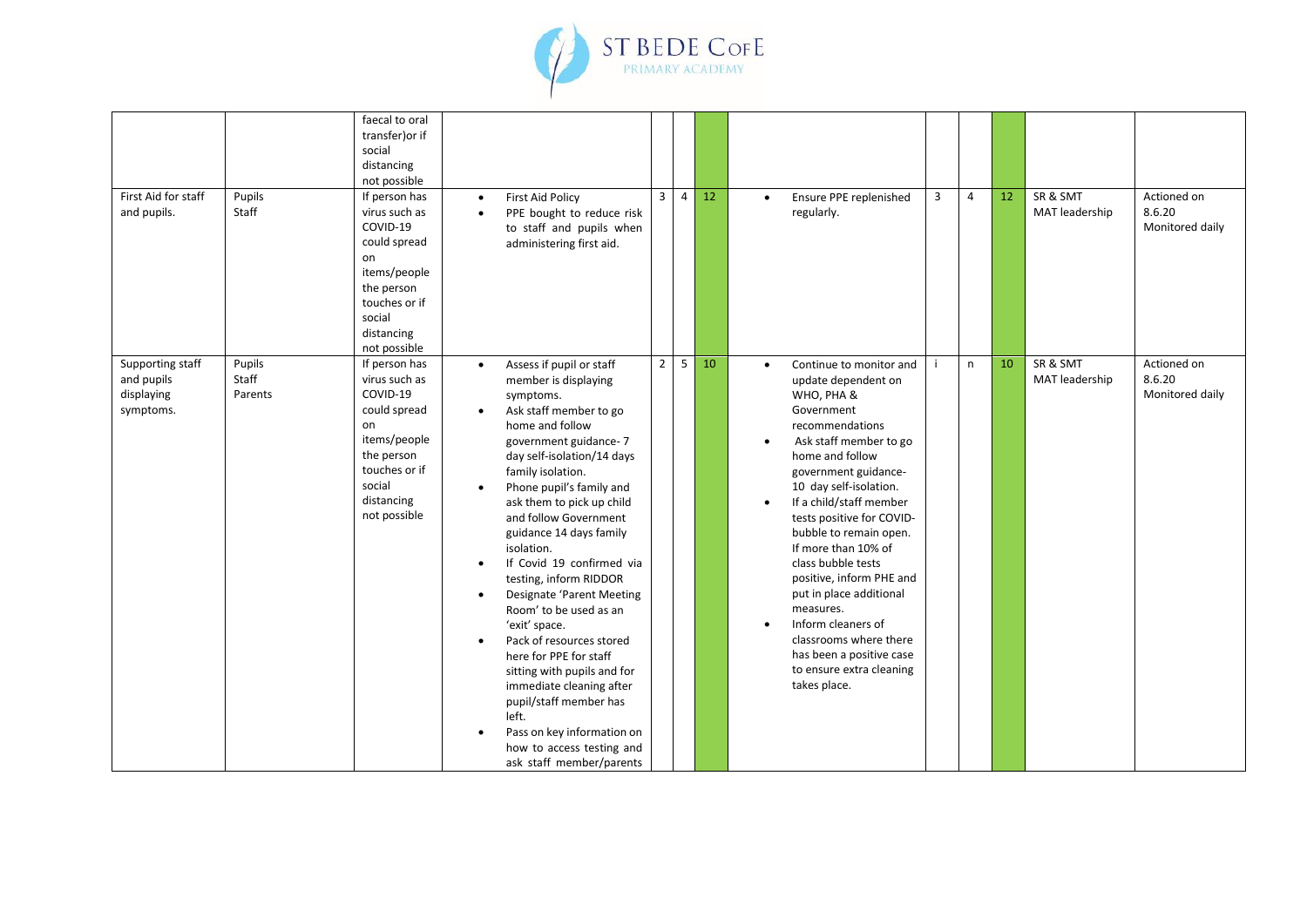

|                                                         |                            |                                                                                                                                                         |                                                  | to report back as soon as<br>they know results of<br>testing.                                                                                                                                                                                                                                                                                                                                                                         |                |   |    |                                                                                                                                                                                                                                                                                                                                                                                                                                                                                                                                                                                                                                                      |  |
|---------------------------------------------------------|----------------------------|---------------------------------------------------------------------------------------------------------------------------------------------------------|--------------------------------------------------|---------------------------------------------------------------------------------------------------------------------------------------------------------------------------------------------------------------------------------------------------------------------------------------------------------------------------------------------------------------------------------------------------------------------------------------|----------------|---|----|------------------------------------------------------------------------------------------------------------------------------------------------------------------------------------------------------------------------------------------------------------------------------------------------------------------------------------------------------------------------------------------------------------------------------------------------------------------------------------------------------------------------------------------------------------------------------------------------------------------------------------------------------|--|
| Preventing a<br>spread from a<br>known case.            | Pupils<br>Staff<br>Parents | If person has<br>virus such as<br>COVID-19<br>could spread<br>on<br>items/people<br>the person<br>touches or if<br>social<br>distancing<br>not possible | $\bullet$<br>$\bullet$<br>$\bullet$<br>$\bullet$ | Pupil/staff member sent<br>home as soon as they<br>display symptoms.<br>If Covid 19 confirmed via<br>testing, inform RIDDOR<br>If a pupil or member of<br>staff is tested and<br>confirms that they have<br>Covid:<br>All pupils and staff that<br>came in to contact with<br>this staff member/pupil<br>must be sent home.<br>Deep clean of the spaces<br>accessed by the staff<br>member/pupil<br>HR/MAT<br>leadership<br>informed. | $2^{\circ}$    | 5 | 10 | SR & SMT<br>$\overline{2}$<br>5<br>10<br>Actioned on<br>Continue to monitor and<br>$\bullet$<br>8.6.20<br>MAT leadership<br>update dependent on,<br>Monitored daily<br>PHE & Government<br>recommendations<br>Updated:<br>Ask staff member to go<br>$\bullet$<br>4.1.21<br>home and follow<br>government guidance-<br>10 day isolation<br>If a child/staff member<br>$\bullet$<br>tests positive for COVID-<br>SMT to inform PHE and<br>follow new government<br>guidance.                                                                                                                                                                           |  |
| Keeping aerosol vir<br>us transmission to<br>a minimum. | Staff<br>Pupils<br>Parents | Aerosol<br>transmission<br>of COVID<br>particles                                                                                                        | $\bullet$<br>$\bullet$<br>$\bullet$              | Staff wear face coverings in<br>communal areas<br>Staff can chose to wear a<br>visor or face mask.<br>Staff can opt to wear face<br>coverings in the classroom                                                                                                                                                                                                                                                                        | $\overline{4}$ | 6 | 24 | $\overline{2}$<br>SR & SMT<br>Staff to wear face masks<br>6<br>Actioned on<br>12<br>$\bullet$<br>MAT leadership<br>23.2.21<br>indoor communal areas<br>Staff should wear face<br>$\bullet$<br>masks in classrooms and<br>offices where 2m<br>distance cannot be<br>maintained from other<br>staff members<br>Staff can opt to wear a<br>$\bullet$<br>face mask in the<br>classroom<br>Face masks must be<br>snug fitting and 3 layers<br>of material, covering<br>both nose and mouth as<br>recommended by SAGE<br>Fabric masks must be<br>$\bullet$<br>cleaned regularly<br>Disposable masks must<br>$\bullet$<br>not be worn longer than<br>a day. |  |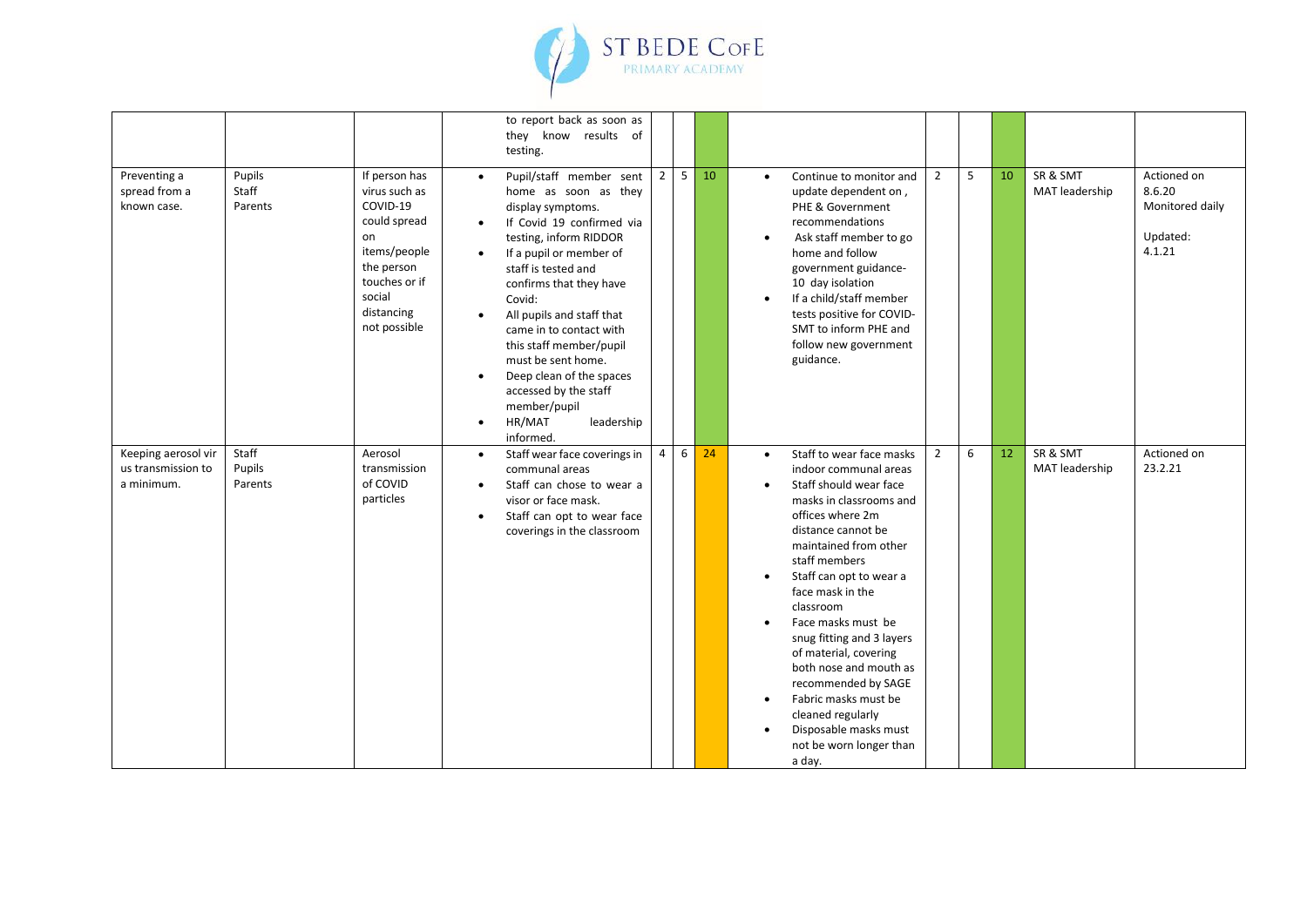

|                                                 |                 |                                                                                                                                                                          |                                     |                                                                                                                                                                                                                                                                                       |                |            |    | *For staff with medical<br>exemption for wearing masks<br>they must contact their line<br>managers/HR and alternative<br>arrangements will be<br>considered                                                                                                                                                                                                                                                                                                                                                                                                                                                                                                                                           |
|-------------------------------------------------|-----------------|--------------------------------------------------------------------------------------------------------------------------------------------------------------------------|-------------------------------------|---------------------------------------------------------------------------------------------------------------------------------------------------------------------------------------------------------------------------------------------------------------------------------------|----------------|------------|----|-------------------------------------------------------------------------------------------------------------------------------------------------------------------------------------------------------------------------------------------------------------------------------------------------------------------------------------------------------------------------------------------------------------------------------------------------------------------------------------------------------------------------------------------------------------------------------------------------------------------------------------------------------------------------------------------------------|
| Supporting staff<br>members during<br>pregnancy | Staff           | Mitigate risks<br>relating to<br>pregnancy<br>and<br>coronavirus                                                                                                         | $\bullet$<br>$\bullet$<br>$\bullet$ | Pregnant members of staff<br>offered individual risk<br>assessments led by HR and<br>their line manager<br>Risk assessments reviewed<br>when<br>personal<br>circumstances change.<br>Pregnant staff members<br>identified as extremely<br>clinically vulnerable to<br>work from home. |                | $3 \mid 5$ | 15 | SR & SMT<br>10<br>Actioned on<br>$\overline{2}$<br>5<br>line manager/HR to<br>$\bullet$<br>23.2.21<br>MAT leadership<br>develop an individual<br>risk assessments for<br>pregnant members of<br>staff.<br>Risk assessments to be<br>reviewed and updated<br>at the beginning of a<br>new trimester or when<br>circumstances change.<br>$\bullet$                                                                                                                                                                                                                                                                                                                                                      |
| <b>Trips</b>                                    | Staff<br>Pupils | Staff and<br>pupils may<br>have more<br>exposure to<br>members of<br>the public<br>and public<br>spaces and so<br>may have<br>more<br>exposure to<br>COVID <sub>19</sub> | $\bullet$<br>$\bullet$              | Children & staff to remain<br>in class bubbles<br>Children & staff to sanitise<br>hands before and after<br>visits to local areas.<br>Consent from parents<br>gained for local visits in the<br>local area                                                                            | $\overline{4}$ | 6          | 24 | SR & SMT<br>$\overline{2}$<br>6<br>12<br>Actioned on<br>Gain consent from<br>$\bullet$<br>MAT leadership<br>30.4.21<br>parents that they are<br>happy for pupils to go<br>on a trip.<br>Pupils without consent<br>to stay on the school<br>site in a newly formed<br>bubble for 1 day only<br>Where financially<br>$\bullet$<br>possible, book 1 coach<br>per class bubble to keep<br>bubbles separate.<br>Ensure trip setting have<br>$\bullet$<br>covid risk assessment in<br>place and that this is<br>shared with pupils and<br>staff that are visiting<br>Staff to continue twice<br>$\bullet$<br>weekly LF testing.<br>Bring a set of PPE on trip<br>along with class sets of<br>hand sanitiser |